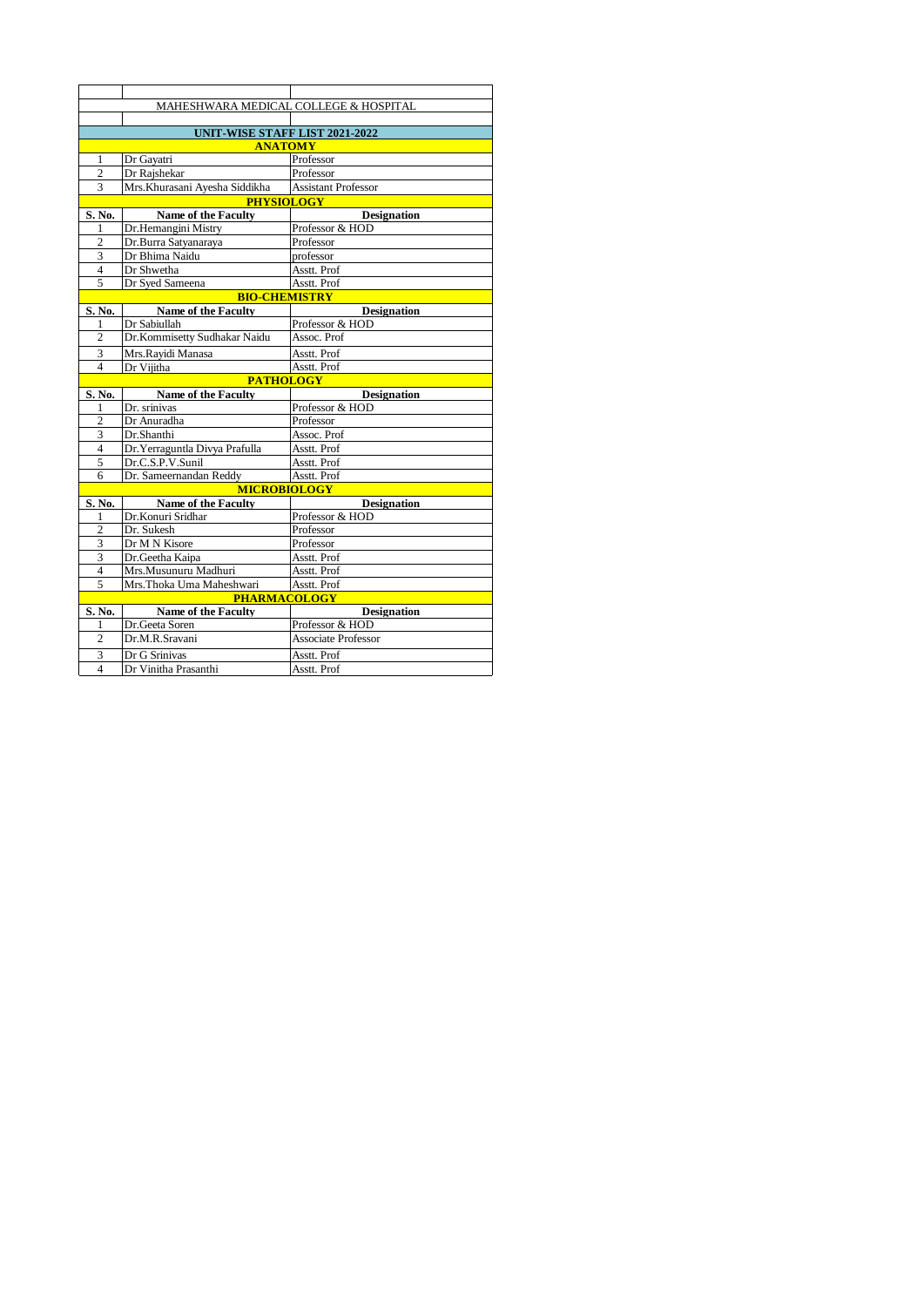|                     | <b>FORENSIC MEDICINE</b>                                    |                                           |
|---------------------|-------------------------------------------------------------|-------------------------------------------|
| S. No.              | <b>Name of the Faculty</b>                                  | <b>Designation</b>                        |
| 1                   | Dr.Konduru Laxman                                           | Professor & HOD                           |
| 2<br>$\overline{4}$ | Dr Kamalakar                                                | Prof                                      |
|                     | Dr.Barthy Uday Kiran<br><b>COMMUNITY MEDICINE</b>           | Asstt. Prof                               |
| S. No.              | <b>Name of the Faculty</b>                                  | <b>Designation</b>                        |
| 1                   | Dr.Kapate Rajashekar                                        | Professor & HOD                           |
| $\overline{c}$      | Dr Mahendra Kobre                                           | Professor                                 |
| 3                   | Dr.Jupaka Mahesh                                            | Associate Professor                       |
| $\overline{4}$      | Dr Sania                                                    | Asstt. Prof                               |
| 5                   | Dr Nazia                                                    | Asstt. Prof                               |
| 6                   | Dr Rajendraprasad                                           | Asstt. Prof                               |
| 7                   | Dr.Bukke Priyanka                                           | Asstt. Prof/Epidemiologist                |
| S. No.              | <b>Medicine.</b><br><b>Name of the Faculty</b>              | <b>Designation</b>                        |
|                     | Unit I                                                      |                                           |
| 1                   | Dr.G.K.M.Markandeya                                         | Professor                                 |
| 2                   | Dr.C.Om Prakash Singh                                       | Assoc. Prof                               |
| 3                   | Dr.Boddupalli Sravan Kumar                                  | Asstt. Prof                               |
| $\overline{4}$      | Dr Rajshekar                                                | Senior Resident                           |
| 5                   | Dr Sharath                                                  | Senior Resident                           |
|                     | Unit II                                                     | Professor                                 |
| 1<br>$\overline{c}$ | Dr Appa Rao<br>Dr Nagamalika                                | Assoc. Prof                               |
| 3                   | Dr.shruthi                                                  | Asstt. Prof                               |
| $\overline{4}$      | Dr Alekya                                                   | Senior Resident                           |
|                     |                                                             |                                           |
|                     | Unit $\mathbf{III}$                                         |                                           |
| 1                   | Dr Srikanth Gadwalkar                                       | Professor                                 |
| $\overline{c}$      | Dr.Buthkuri Suresh Reddy                                    | Assoc. Prof                               |
| 3                   | Dr.Medidhi Keerthana                                        | Asstt. Prof                               |
| $\overline{4}$      | Dr Chakradhar                                               | Senior Resident                           |
| 1                   | Unit IV<br>Dr Vivek Patil                                   | Professor                                 |
| $\overline{2}$      | Dr Venkat Naik                                              | Assoc. Prof                               |
| 4                   | Dr Partha Sarthi                                            | assistant                                 |
| 5                   | Dr Likitha                                                  | Senior Resident                           |
|                     |                                                             |                                           |
|                     |                                                             | Unit V                                    |
| 1                   | Dr Venkat Subha Rao                                         | Professor                                 |
| $\overline{c}$      | Dr Keerthi Reddy                                            | <b>Assistant Professor</b><br>Asstt. Prof |
| 3<br>4              | Dr Chandrashekar<br>Dr lokesh                               | Senior Resident                           |
|                     |                                                             | <b>TB &amp; CHEST</b>                     |
| S. No.              | <b>Name of the Faculty</b>                                  | <b>Designation</b>                        |
| 1                   | Dr S V prasad                                               | Professor                                 |
| 2                   | Dr Yugender                                                 | Professor                                 |
| 3                   | Dr Sirisha                                                  | <b>Assistant Professor</b>                |
| 4<br>5              | Dr.Lingala Satish Reddy<br>Dr Nagamanasa                    | Senior Resident<br>Senior Resident        |
|                     | DVI                                                         |                                           |
| <u>S. No.</u>       | <b>Name of the Faculty</b>                                  | <b>Designation</b>                        |
| 1                   | Dr Jaihind Reddy                                            | Professor                                 |
| 2                   | Dr Parthasarathi                                            | Assoc. Prof                               |
| 3                   | Dr.Gunda Praneeth Kumar                                     | Assoc. Prof                               |
| $\overline{4}$      | Dr Raja Sekhar                                              | <b>Assistant Professor</b>                |
| 6                   | Dr Narender Babu                                            | Senior Resident                           |
|                     | <b>PSYCHIATRY</b>                                           | <b>Designation</b>                        |
| S. No.<br>1         | <b>Name of the Faculty</b><br>Dr. Yeedulapally Nagendar Rao | Assoc. Prof                               |
| 2                   | Dr Charanya                                                 | Asstt. Prof                               |
| 3                   | Dr.Harisha Namratha                                         | Senior Resident                           |
|                     | <b>PAEDIATRICS</b>                                          |                                           |
| S. No.              | <b>Name of the Faculty</b>                                  | <b>Designation</b>                        |
|                     |                                                             | Unit I                                    |
| 1<br>$\overline{c}$ | Dr. Venkateshwar Rao                                        | Professor<br>Assoc. Prof                  |
|                     |                                                             |                                           |
|                     | Dr M Chandrashekar                                          |                                           |
| 3                   | Dr Nagaraju                                                 | Asstt. Prof                               |
| 4<br>6              | Dr.Adarsh<br>Dr Bhanu Prakash                               | Senior Resident<br>Junior Resident        |
|                     |                                                             | Unit $\rm II$                             |
| 1                   | Dr Manjunath                                                | Professor                                 |
| 2                   | Dr Bharath Vardhan                                          | Asstt. Prof                               |
| 3                   | Dr.Shilpa Rani                                              | Asstt. Prof                               |
| 4                   | Dr. Mallikarjun                                             | Senior Resident                           |
|                     | Unit III                                                    |                                           |
| 1                   | Dr Venkatagiri                                              | Professor                                 |
| 2<br>3              | Dr Balaji<br>Dr Abishek                                     | Professor<br>Asstt. Prof                  |
| 4                   | Dr. Sujeeth                                                 | Senior Resident                           |
|                     | <b>GENERAL SURGERY</b>                                      |                                           |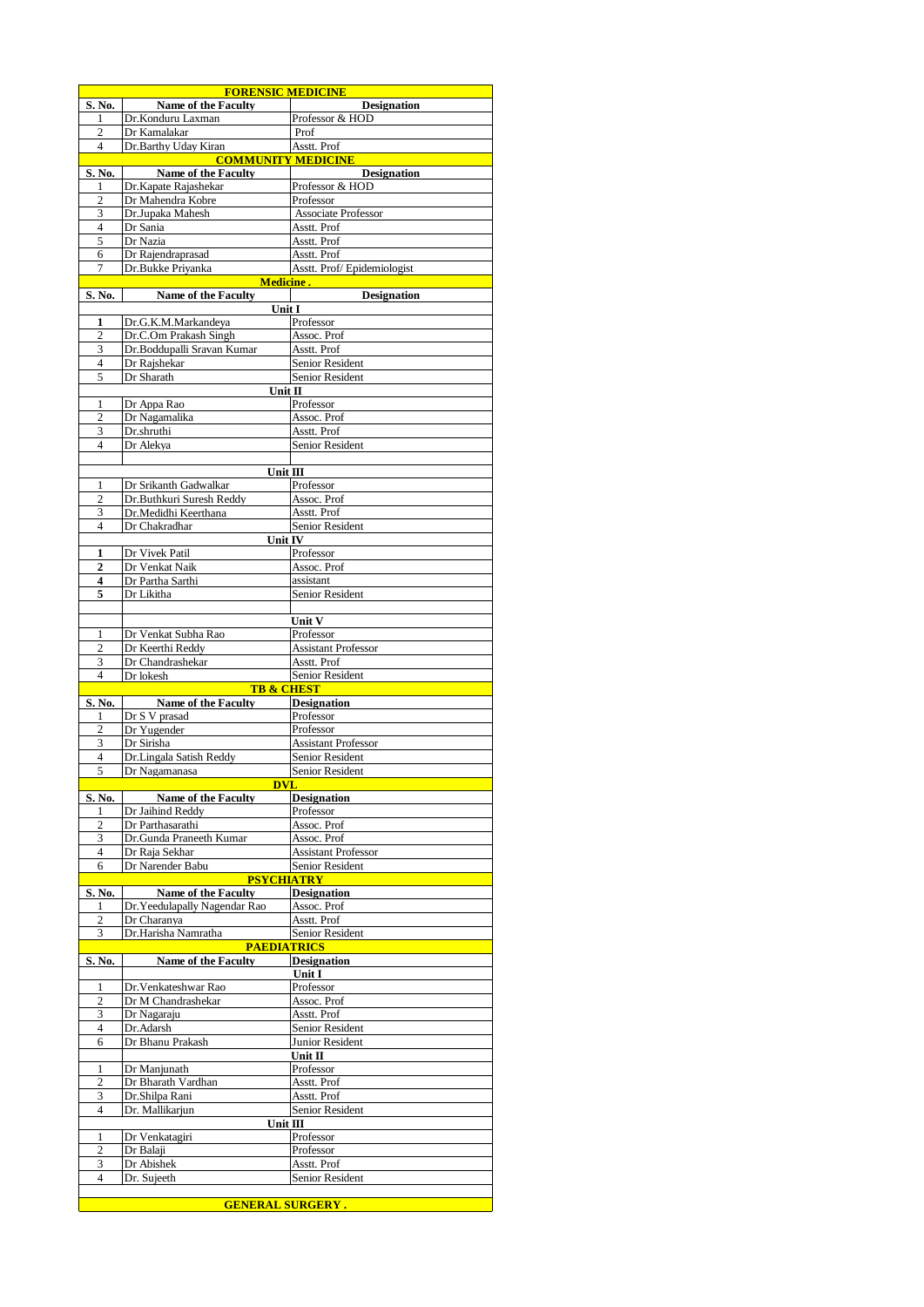| S. No.                   | <b>Name of the Faculty</b>                       | <b>Designation</b>                    |
|--------------------------|--------------------------------------------------|---------------------------------------|
|                          | Unit I                                           |                                       |
| 1                        | Dr.Santosh M Patil                               | Professor & HOD                       |
| $\boldsymbol{2}$         | Dr. Vallapureddy Hari Kumar                      | Assoc. Prof                           |
| 3<br>$\overline{4}$      | Dr Priyanka<br>Dr Ashwini                        | Asstt. Prof<br>Senior Resident        |
|                          | Unit $\Pi$                                       |                                       |
| 1                        | Dr.Kunta Rama Krishna                            | Professor                             |
| $\overline{2}$           | Dr Chandrashekar                                 | Assoc. Prof                           |
| 3                        | Dr Vamshi Krishna                                | Asstt. Prof                           |
| $\overline{4}$           | Dr Tallari Kiran                                 | Senior Resident                       |
|                          | Unit III                                         |                                       |
| 1                        | Dr Rangareddy                                    | Professor                             |
| $\overline{2}$<br>3      | Dr Santosh<br>Dr Sirisha                         | Assoc. Prof<br>Asstt. Prof            |
| $\overline{4}$           | Dr Tanuja                                        | Senior Resident                       |
|                          | Unit IV                                          |                                       |
| 1                        | Dr Syed Jahangir                                 | Professor                             |
| $\overline{c}$           | Dr Vamshi Bharath                                | Asstt. Prof                           |
| 3                        | Dr Sandeep                                       | Asstt. Prof                           |
| $\overline{4}$           | Dr Keerthana                                     | Senior Resident                       |
| 1                        | Unit V                                           |                                       |
| $\overline{2}$           | Dr Sachidanand<br>Dr Kishore                     | Professor<br>Asstt. Prof              |
| 3                        | Dr Isk Phani shankar                             | Asstt. Prof                           |
| $\overline{4}$           | Dr Suresh babu                                   | Senior Resident                       |
|                          | <b>ORTHOPEDICS.</b>                              |                                       |
| S. No.                   | Name of the Faculty                              | <b>Designation</b>                    |
|                          | Unit I                                           |                                       |
| 1                        | Dr Sugneesh                                      | Professor                             |
| $\overline{2}$           | Dr Santosh Patil                                 | <b>Associate Professor</b>            |
| 3<br>$\overline{4}$      | Dr.Pamarthi Srinivas<br>Dr.Gajula Ramesh         | Asstt. Prof<br><b>Senior Resident</b> |
|                          |                                                  |                                       |
|                          | Unit II                                          |                                       |
| 1                        | Dr Krishna Murthy                                | professor                             |
| $\overline{c}$           | Dr.G.V.Madan Mohan Rao                           | Assoc. Prof                           |
| 3                        | Dr.Rajula Iswarya                                | Asstt. Prof                           |
| $\overline{4}$           | Dr.K.Kalyan Chakravarthi                         | Senior Resident                       |
| 5                        | Dr Balaji                                        | Senior Resident                       |
|                          | Unit III                                         |                                       |
|                          |                                                  |                                       |
| 1                        | Dr Vamshi                                        | <b>Associate Professor</b>            |
| 2                        | Dr.Kommisetty Madhurima Naidu                    | Asstt. Prof                           |
| 3                        | Dr Raju                                          | <b>Senior Resident</b>                |
|                          |                                                  |                                       |
|                          | ENT.                                             |                                       |
| S. No.                   | <b>Name of the Faculty</b>                       | <b>Designation</b>                    |
| 1                        | Dr Venkataramana Reddy                           | Professor & HOD                       |
| $\overline{c}$           | Dr.Katikaneni Anjani Kumari                      | Assoc. Prof                           |
| 3<br>$\overline{4}$      | Dr.Shekar Singh                                  | Professor                             |
| 5                        | Dr.Lakshmi Sameena<br>Dr.Mohammed Yawar          | Asstt. Prof<br>Assist                 |
| 6                        | Dr.Khan Majid Jabbar                             | Senior Resident                       |
| 7                        | Dr Mamatha                                       | Senior Resident                       |
|                          | <b>OPHTHALMOLOGY.</b>                            |                                       |
| S. No.                   | Name of the Faculty                              | <b>Designation</b>                    |
| 1<br>2                   | Dr Madhavi<br>Dr. Valpadasu Padmavathi           | Professor<br>Assoc. Prof              |
| 3                        | Dr.Battula Yallamanda Babu Rao                   | Assoc. Prof                           |
| $\overline{4}$           | Dr Mounika                                       | <b>Asstt Prof</b>                     |
|                          |                                                  |                                       |
| 5<br>6                   | Dr P Pavani Yelamanchili<br>Dr.Md.Zeeshan Sayani | Asstt Prof<br>Asstt. Prof             |
| 7                        | Dr Santosh Yadav                                 | Senior Resident                       |
|                          | <b>OBST &amp; GYNAE</b>                          |                                       |
| S. No.                   | <b>Name of the Faculty</b>                       | <b>Designation</b>                    |
|                          | Unit I                                           |                                       |
| 1                        | Dr Lakshmi Rao                                   | Professor                             |
| 2<br>3                   | Dr.Chippa Sangeeta<br>Dr Neethimala Mekala       | Professor<br>Asstt. Prof              |
| $\overline{\mathcal{L}}$ | Dr Greeshma                                      | Senior Resident                       |
|                          | Unit $\Pi$                                       |                                       |
| 1                        | Dr Aruna Ramaiah                                 | Professor                             |
| $\overline{2}$           | Dr Madhavi                                       | Professor                             |
| 3                        | Dr Alekya Goud                                   | Asstt. Prof                           |
| 4                        | Dr Pallavi                                       | Asstt. Prof                           |
| 5                        | Dr. Bhavana                                      | Senior Resident                       |
|                          |                                                  | Unit III                              |
| 1                        | Dr Padmalata Iyer                                | Professor                             |
| $\overline{c}$           | Dr Jayapradha                                    | Associate Professor                   |
| 3<br>$\overline{4}$      | Dr Nandini<br>Dr Ragasirisha                     | Asstt. Prof<br>Senior Resident        |